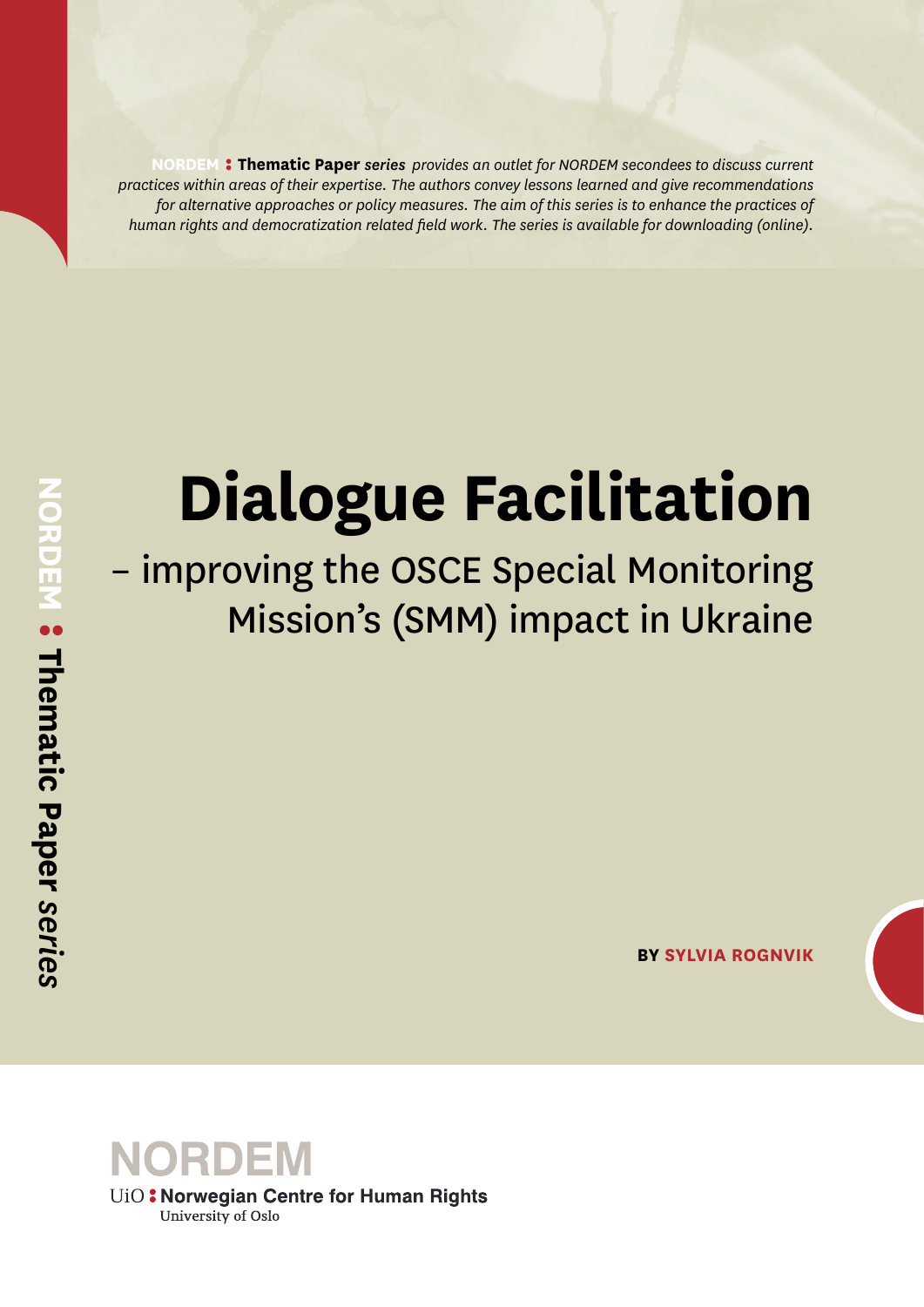#### **SYLVIA ROGNVIK**

• Sylvia Rognvik (b.1982) holds a M.Phil in Peace and Conflict Studies. She is a member of the NORDEM roster and was deployed to the OSCE Special Monitoring Mission in Eastern Ukraine as Monitoring Officer for six months in 2015. Previously, she has worked with peace and security issues for the UN in New York, Libya and Yemen.

#### **Executive summary**

• The Organization for Security and Co-operation in Europe (OSCE) Special Monitoring Mission to Ukraine (SMM) is mandated to monitor the ceasefire agreement, facilitate dialogue and foster peace and security in Ukraine. Dialogue facilitation is an open-ended process aiming at clarifying perceptions and improving relations, and is an essential conflict management measure in a polarized and propaganda-ridden context like Ukraine. This thematic paper will argue that the SMM has not reached its full potential in fulfilling all parts of its mandate, and that by improving its efforts in dialogue facilitation it would increase its impact on the ground.

In certain cases, structured workshops and meetings are possible, while in other cases it might be more feasible with informal encounters in 'no mans land'. Regardless of approach chosen, it is crucial to understand the actors involved and the shifting power dynamics. Therefore, the SMM needs to regularly conduct mapping of key actors and conflict analysis.

There is currently a lack of a mission-wide strategy for dialogue facilitation within the mission. A plan of action and policy needs to be developed and endorsed at all levels. This would ensure improved leadership from the management, and a better understanding among Monitoring Officers on how to implement such measures in its daily work.

Finally, Participating States of the OSCE should raise the issue in the Permanent Council, and encourage the OSCE Conflict Prevention Centre in Vienna and the SMM to increase its focus on dialogue facilitation in Ukraine.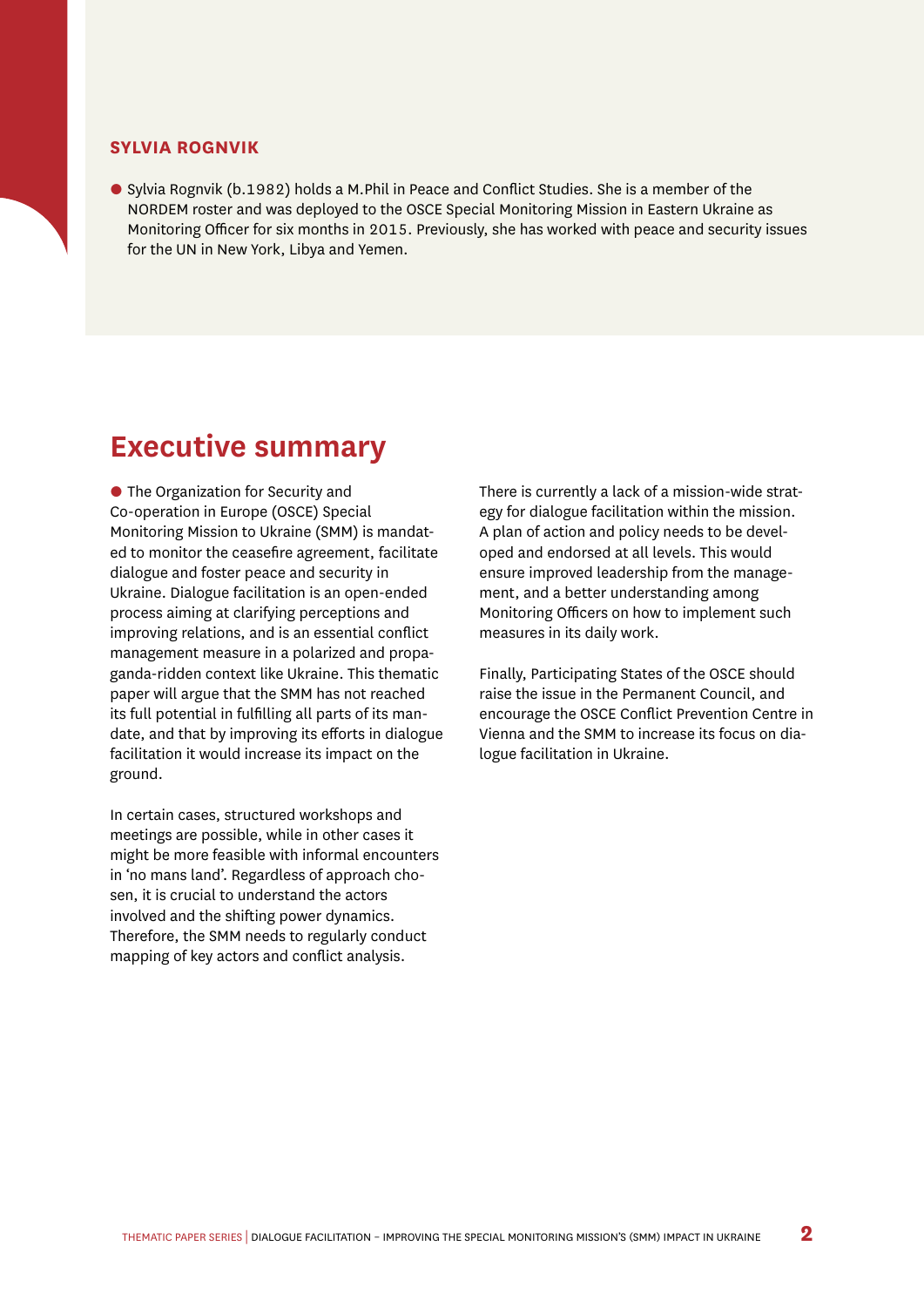#### **The Special Monitoring Mission to Ukraine**

• In the aftermath of the February 2014 revolution at the Independent Square (Maidan) in Kiev, the Russian annexation of Crimea and the outbreak of open conflict in Eastern Ukraine, an agreement was reached to halt the war in the Donbass region of Ukraine. Representatives from Ukraine, Russia, the Luhansk People´s Republic (LPR) and the Donetsk People's Republic (DPR) signed the Minsk Protocol (September 2014) and its implementation document<sup>1</sup> (February

2015) under the auspices of the OSCE. The 57 OSCE participating States had by then deployed an unarmed civilian monitoring mission to Ukraine, mandated to monitor the ceasefire agreement, the withdrawal of heavy weapons, and to reduce tension and facilitate dialogue as peace, security and stability promoting efforts. The SMM also reports on human rights violations and on the humanitarian situation, in line with the principles of the OSCE.

**1** Officially the *Package of Measures for the Implementation of the Minsk agreement* 

#### **What is dialogue?**

• *Dialogue* is an open-ended form of communication aimed at improving relations and understanding by promoting information exchange between conflicting parties.<sup>2</sup> These encounters can be one-off conversations or continue over a longer period of time. Although dialogue can lead to concrete decisions and actions, the primary aim is to enable communication between conflicting parties. As such it is functionally distinguishable from other forms of conflict communication. *Negotiation* aims at reaching a concrete settlement between conflicting parties. *Mediation* involves an impartial third party assisting the conflicting parties in reaching a mutually acceptable agreement.3 *Discussion* emphasizes exchanges of opinion with persuasive aims. Due to its emphasis on information exchange for mutual understanding, dialogue can be implemented as an intermediary measure succeeded by negotiation or mediation.

Dialogue can take place at i) the local level, between individuals or communities, ii) the national level, involving multiple representative national stakeholders<sup>4</sup>, iii) the international level, between various states involved in a conflict and usually with the involvement of transnational organizations<sup>5</sup>. Dialogue is generally an openended process aiming to improve relations and understanding, however, in a formalized dialogue process at the national level the aim is often to agree on a vision and a way forward for the nation. At the international level, platforms for dialogue are often created as a means, or as an initial step, to facilitate a diplomatic resolution to a conflict.

This paper argues that the SMM should, in line with its existing mandate, increase its efforts in dialogue facilitation at the local level. If a national dialogue is to take place in the future, with national actors representing various groups within civil society and the government, the SMM should actively support and facilitate the process.

**<sup>2</sup>** Maiese, Michelle (2003). 'Dialogue' in *Beyond Intractability*. Eds. Guy Burgess and Heidi Burgess.

**<sup>3</sup>** OSCE 2014, «Mediation and Dialogue Facilitation in the OSCE», available at [http://www.osce.org/secretariat/126646?](http://www.osce.org/secretariat/126646?download=true) [download=true](http://www.osce.org/secretariat/126646?download=true)

**<sup>4</sup>** As seen in Yemen during the National Dialogue Conference in 2013–2014.

**<sup>5</sup>** Like the Trilateral Contact Group on Ukraine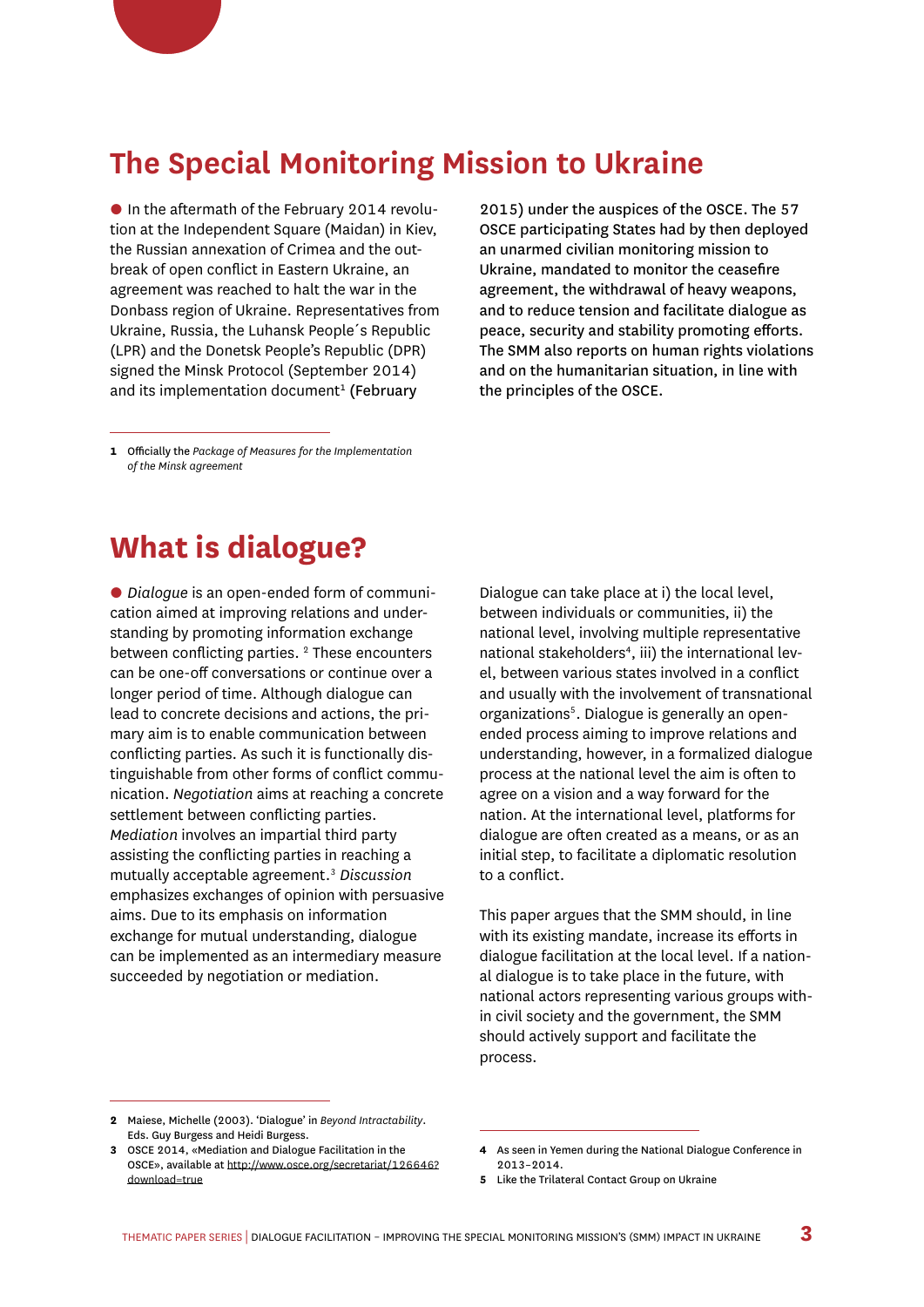### **Dialogue in Ukraine**

• Dialogue is particularly suitable as a conflict management measure in Ukraine due to the deep and multifaceted divisions present in Ukrainian society, the sharpest of which is the heavily propagandized split between the Europe-oriented west and the Russia-oriented east. Empirical evidence illustrates how dialogue can successfully contribute to developing mutual understanding and respect between different conflicting groups, and the acknowledgement that different and opposing political views can viably co-exist in a democracy. <sup>6</sup> Dialogue initiatives are a valuable instrument for conflict management and reconciliation as they clarify perceptions and reduce tension, which facilitates improved communication. When people are enabled to communicate, hostile attitudes can be replaced with cooperative attitudes, allowing the parties to achieve common identified goals such as peace and stability. The lack of interaction between the opposing sides in Ukraine is deepening the gap and increasing tension across the contact line. In other words, dialogue facilitation is important to reconcile conflicting parties and to foster peace in Ukraine.

That said, the challenge of how to move beyond the initial process of dialogue to practical implementation of conflict resolution and peacebuilding measures remains. Dialogue is not a panacea for resolving all conflicts in Ukraine, it is merely one of several conflict management measures necessary – and one that currently is underutilized by the SMM. There is capacity within the SMM to implement its mandate to facilitate dialogue, and there is willingness for dialogue at different levels in Ukraine. However, so far the efforts remain localized and ad hoc.

**<sup>6</sup>** See for instance: Steinar Bryn: "Inter-ethnic dialogue between Serbs and Albanians in Serbia/Kosovo 1996-2008" Nansen Centre for Peace and Dialogue, and "Conflict resolution: Learning lessons from dialogue processes in India" The Centre for Humanitarian Dialogue and the Delhi Policy Group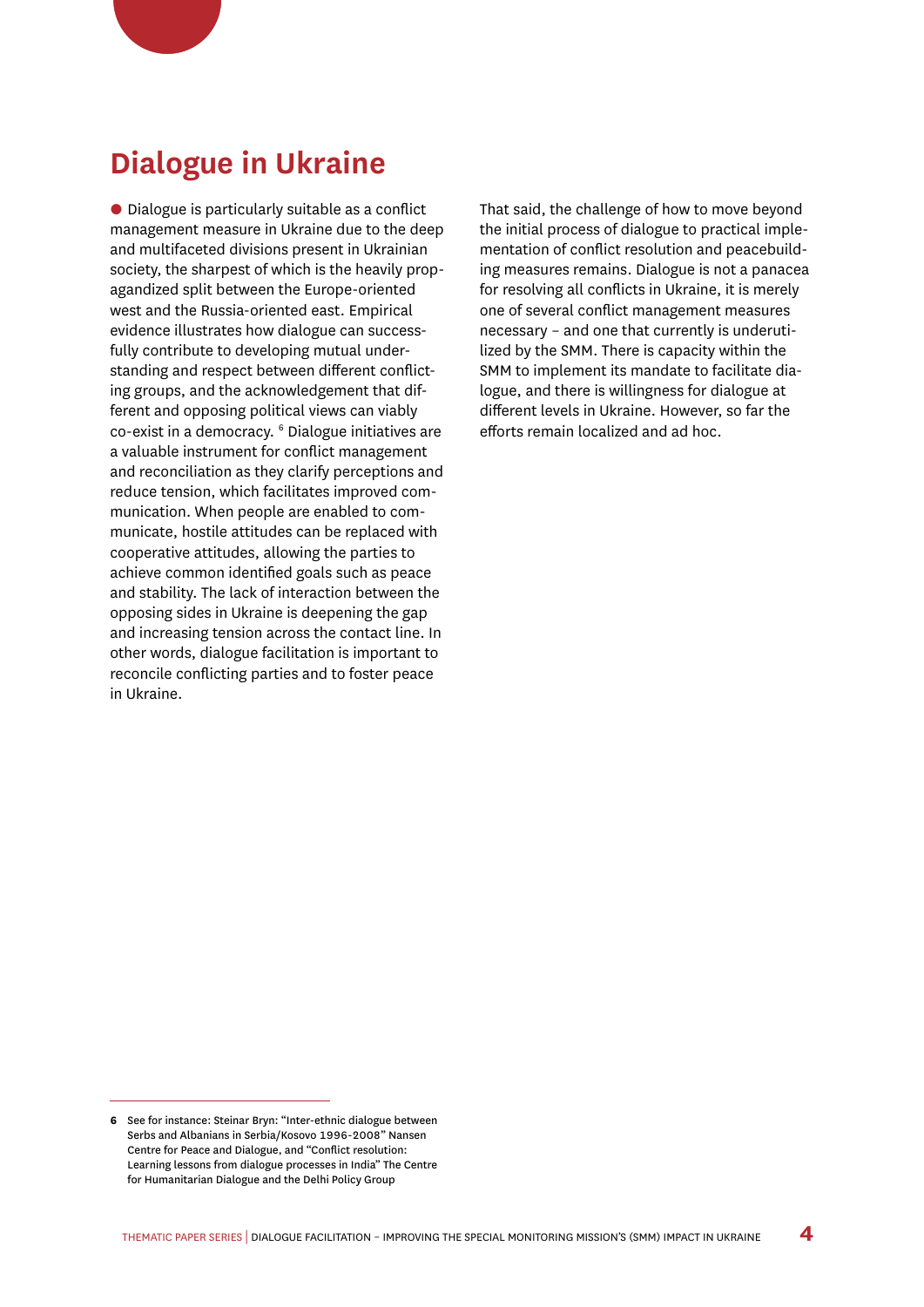### **Shortcomings of current approach**

• The SMM has conducted introductory training on dialogue facilitation for Monitoring Officers (MOs), developed manuals for the MOs and organized some sporadic dialogue facilitation meetings between commanders. Know-how to implement dialogue facilitation efforts in day-today work nonetheless remains scarce among MOs in the field. This knowledge gap inhibits senior management leadership in dialogue facilitation efforts. Moreover, the SMM management prioritizes tasks that are requested from Vienna and the Permanent Council, and they have so far not requested any efforts on dialogue. Dialogue facilitation efforts furthermore suffer from the tendency of MOs to focus on tasks producing more tangible results such as reporting on ceasefire violations and overseeing the withdrawal of weapons. As a consequence, the SMM is not developing the institutional expertise and capacity to engage systematically as dialogue facilitators, despite the fact that the SMM is in a privileged position, with unparalleled access to areas and actors, to function as facilitator between all parties.

The SMM is risk averse to negative publicity, which is clearly reflected in the tight control of its interaction with the media. In trying to avoid negative reporting, the SMM choses a passive approach towards conflict management measures. This is ultimately counter productive, as a more proactive actor would be positively perceived by the population and in turn would create a safer operating environment for the SMM.

Some efforts of dialogue at the *international* level have been made through the Trilateral Contact Group (TCG) on Ukraine. The TCG consists of government representatives from Russia and Ukraine, and the OSCE. It was created as a means to facilitate a diplomatic resolution to the war in the Donbass region of Ukraine and to facilitate dialogue between the Ukrainian and Russian government. Although these kinds of initiatives are important to create a platform for communication and dialogue at a national level, similar efforts at the *local* level should not be neglected. The SMM has succeeded in facilitating dialogue between military commanders at the local level, and between local administration and between gas, water and electricity companies when facilitating the repair of infrastructure damaged by shelling. In the case of dialogue between military commanders, it has often taken place without the presence, and some times even knowledge, of the more senior commanders. The meetings have often been informal encounters between local commanders in 'no-mans land', agreeing on local ceasefire agreements (within the formal ceasefire). These encounters have, in some cases, resulted in the exchange of phone numbers so the commanders could call each other to clarify any allegations of shelling, which again prevented unnecessary repercussions. The weakness of this approach, however, is the continuous rotation of commanders in certain areas, which makes the sustainability of these local ceasefires questionable. Nonetheless, for the broader objective of dialogue these encounters are vital.

Despite some successful examples of dialogue facilitation in Ukraine, much remains to be done and the full potential of SMMs impact on the ground has not nearly been reached. Based on some lessons learned, the following section offers some key recommendations on how to improve.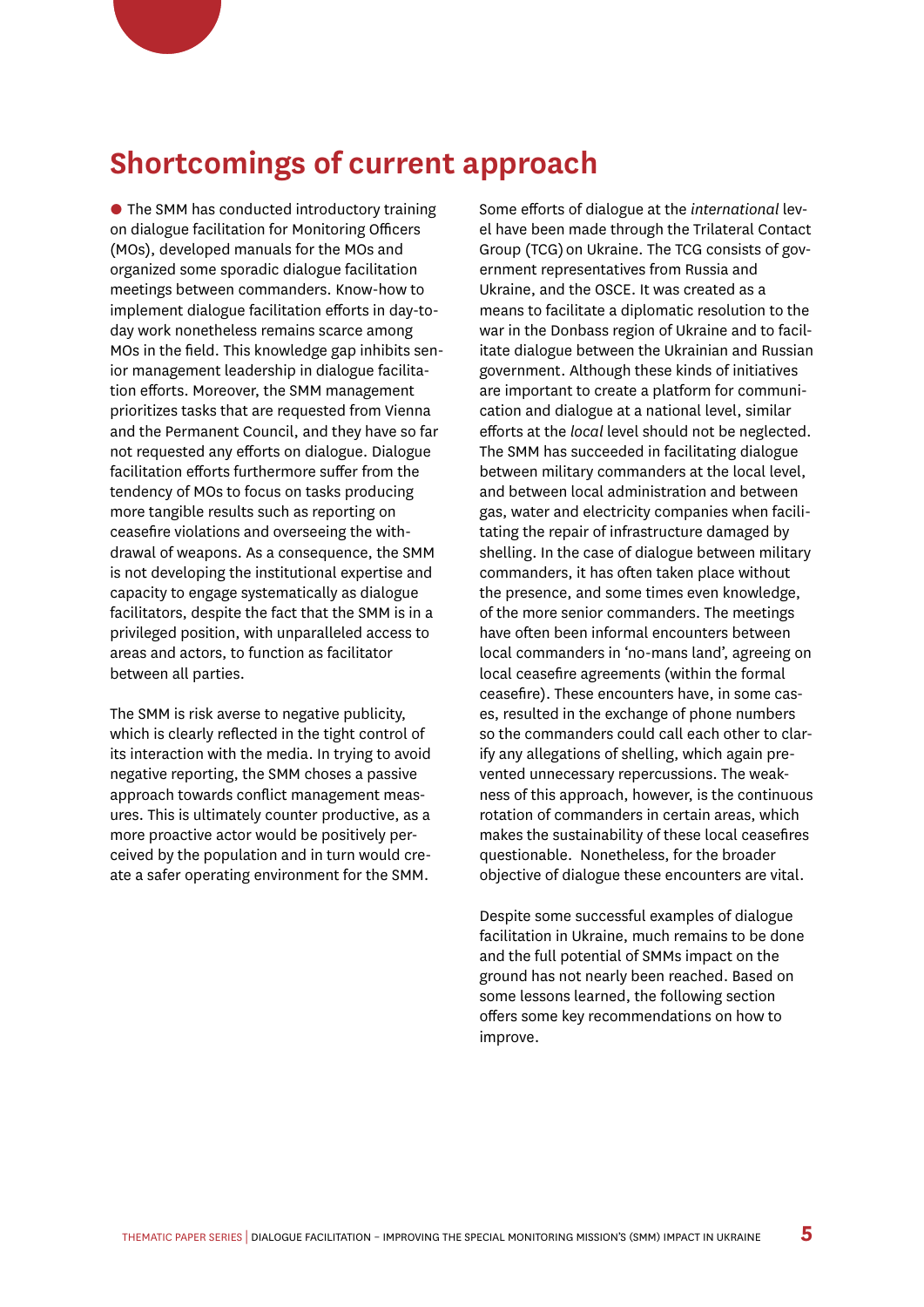#### **Lessons learned and good practices**

- **•** It is paramount to understand the actors involved; who they are and what they want to achieve, as well as shifting power dynamics.
- **•** Dialogue facilitation has proven to be easier and more successful when conducted among lower level military commanders. However, in the long run dialogue has to take place on all levels.
- **•** Dialogue has proven to be relatively easy to facilitate when conflicting parties are communicating over other issues of mutual interest.

For instance, between military commanders it may be a prisoner exchange, handing over of a soldier's corpse or old military equipment, or in the case of civilians it might be the repair of infrastructure.

**•** Contrary to theoretical wisdom favoring a structured approach (i.e dialogue workshops and meetings), dialogue has proven more easily facilitated with a less formal structure in 'no man's land'. Neither approach should be neglected.

#### **Recommendations**

- **•** Develop a mission-wide strategy and ensure that its endorsed at all levels of the mission
- **•** Conduct intermediate and advanced trainings of MOs, and provide continuous guidance in dialogue facilitation
- **•** Appoint designated dialogue facilitating officers at Hub level, working closely with the Dialogue Facilitation Officer in Kiev
- **•** Ensure a good understanding of, and support for, dialogue facilitation among the senior management at all levels within the mission. This would lead to improved leadership and structured encouragement in dialogue facilitation on the ground.
- **•** Mapping of key actors/conflict analysis should be conducted regularly at the local level
- **•** The Norwegian government, and other participating States of the OSCE, should raise the issue in the Permanent Council and encourage the OSCE Conflict Prevention Centre in Vienna and the SMM to increase its focus on dialogue facilitation.
- **•** The OSCE should continue to promote national dialogue in anticipation of the increasing importance of dialogue to resolving the conflict in Ukraine